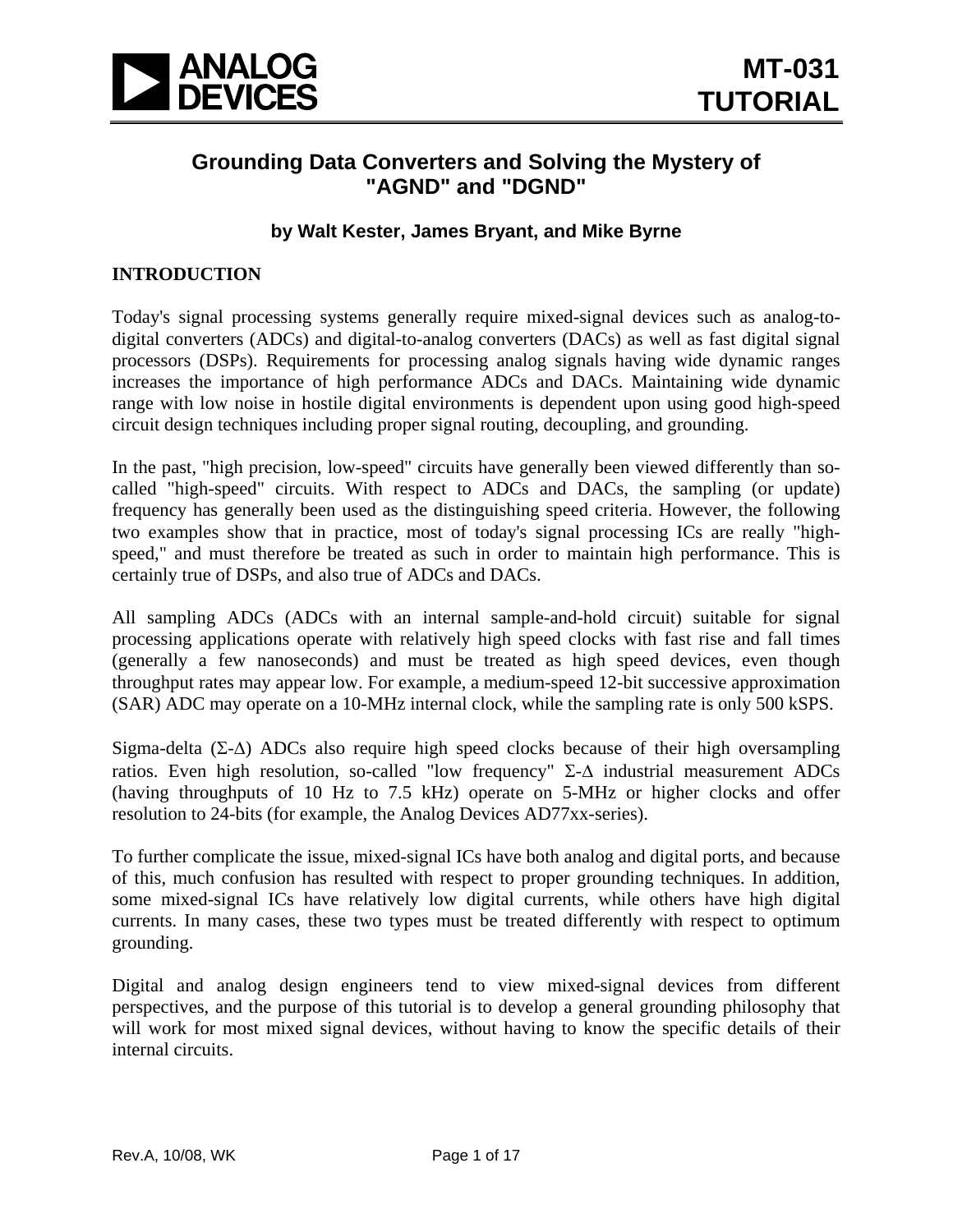#### **GROUND AND POWER PLANES**

The importance of maintaining a low impedance large area ground plane is critical to all analog and digital circuits today. The ground plane not only acts as a low impedance return path for decoupling high frequency currents (caused by fast digital logic) but also minimizes EMI/RFI emissions. Because of the shielding action of the ground plane, the circuit's susceptibility to external EMI/RFI is also reduced.

Ground planes also allow the transmission of high speed digital or analog signals using transmission line techniques (microstrip or stripline) where controlled impedances are required.

The use of "buss wire" is totally unacceptable as a "ground" because of its impedance at the equivalent frequency of most logic transitions. For instance, #22 gauge wire has about 20 nH/inch inductance. A transient current having a slew rate of 10 mA/ns created by a logic signal would develop an unwanted voltage drop of 200 mV at this frequency flowing through 1 inch of this wire:

$$
\Delta v = L \frac{\Delta i}{\Delta t} = 20 \text{ nH} \times \frac{10 \text{ mA}}{\text{ns}} = 200 \text{ mV}.
$$
 Eq. 1

For a signal having a 2-V peak-to-peak range, this translates into an error of about 10% (approximately 3.5-bit accuracy). Even in all-digital circuits, this error would result in considerable degradation of logic noise margins.

Figure 1 shows the classic illustration of a situation where the digital return current modulates the analog return current (top figure). The ground return wire inductance and resistance is shared between the analog and digital circuits, and this is what causes the interaction and resulting error. A possible solution is to make the digital return current path flow directly to the GND REF as shown in the bottom figure. This is the fundamental concept of a "star," or single-point ground system. Implementing the true single-point ground in a system which contains multiple high frequency return paths is difficult because the physical length of the individual return current wires will introduce parasitic resistance and inductance which can make obtaining a low impedance high frequency ground difficult. In practice, the current returns must consist of large area ground planes for low impedance to high frequency currents. Without a low-impedance ground plane, it is therefore almost impossible to avoid these shared impedances, especially at high frequencies.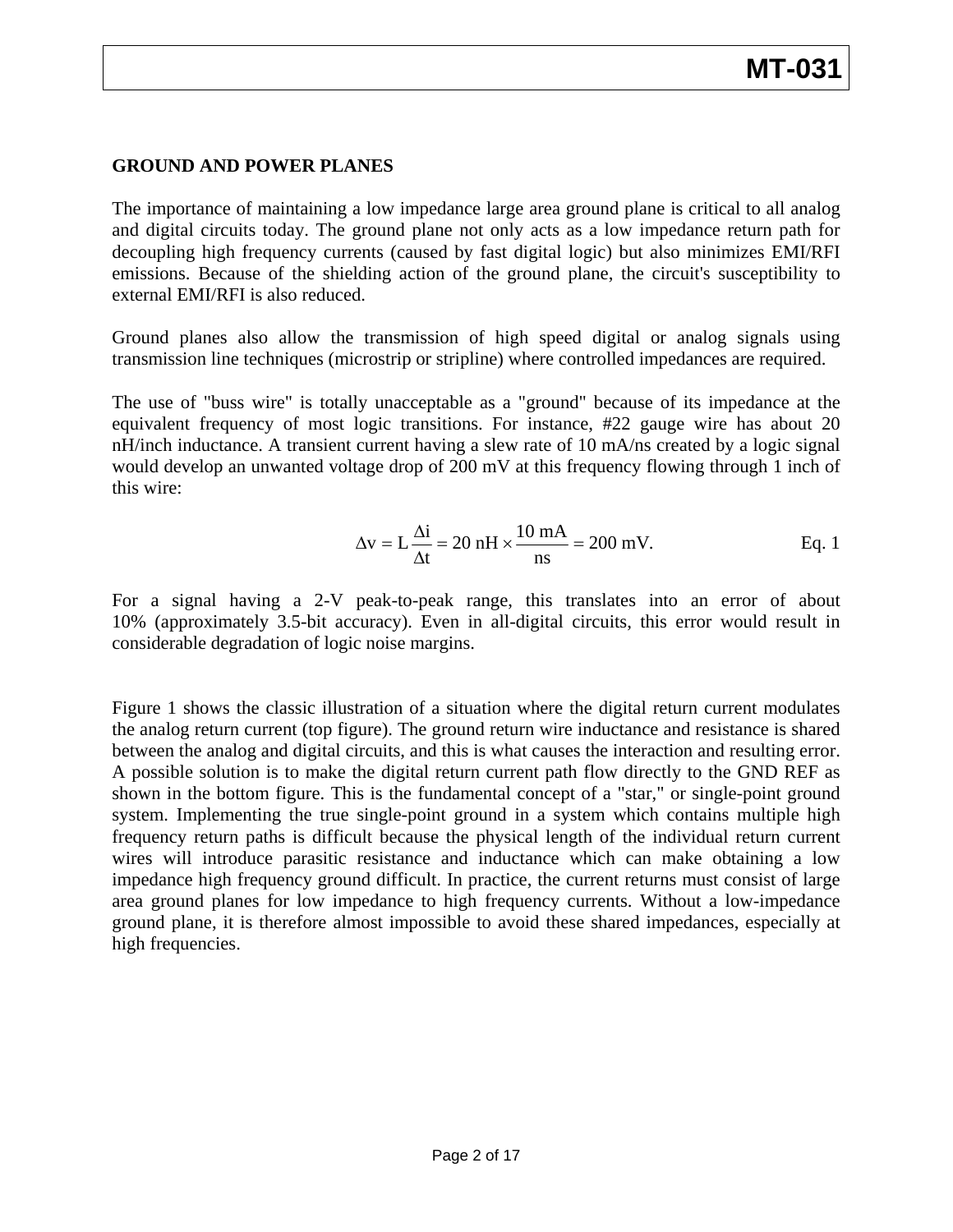

*Figure 1: Digital Currents Flowing in Analog Return Path Create Error Voltages* 

All integrated circuit ground pins should be soldered directly to the low-impedance ground plane to minimize series inductance and resistance. The use of traditional IC sockets is not recommended with high-speed devices. The extra inductance and capacitance of even "low profile" sockets may corrupt the device performance by introducing unwanted shared paths. If sockets must be used with DIP packages, as in prototyping, individual "pin sockets" or "cage jacks" may be acceptable. Both capped and uncapped versions of these pin sockets are available (AMP part numbers 5-330808-3, and 5-330808-6). They have spring-loaded gold contacts which make good electrical and mechanical connection to the IC pins. Multiple insertions, however, may degrade their performance.

### **LOW AND HIGH FREQUENCY DECOUPLING**

Each power supply should be decoupled to the low-impedance ground plane with a high quality electrolytic capacitor at the point it enters the PC board. This minimizes low frequency noise on the supply runs. At each individual analog stage, further local, high-frequency-only filtering is required at the individual IC package power pins.

Figure 2 shows this technique, in both correct (left) as well as incorrect example implementations (right). In the left example, a typical 0.1-μF chip ceramic capacitor goes directly to the opposite PCB side ground plane, by virtue of the via, and on to the IC's GND pin by a second via. In contrast, the less desirable setup at the right adds additional PCB trace inductance in the ground path of the decoupling cap, reducing effectiveness.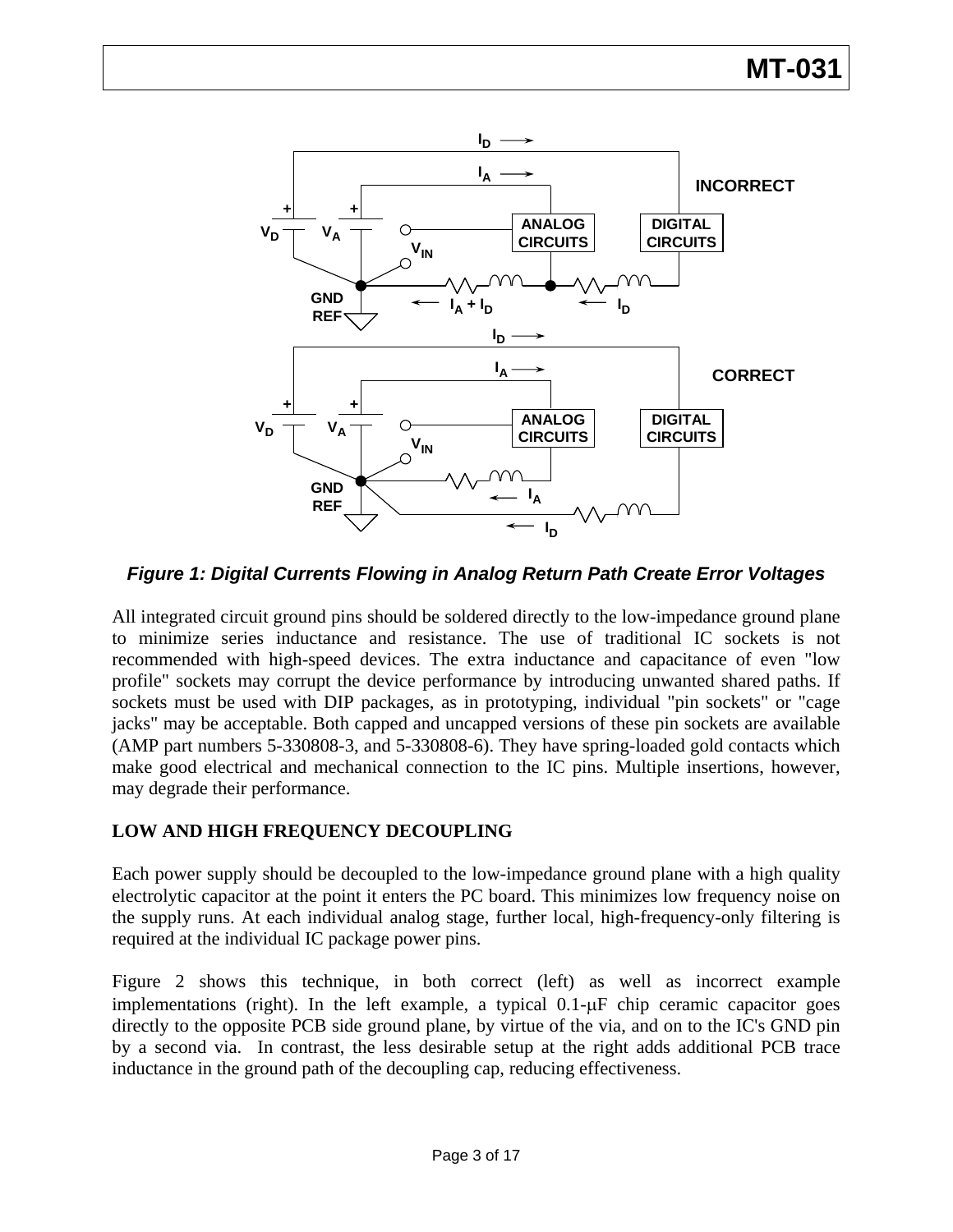

#### *Figure 2: Localized High Frequency Supply Filter(s) Provides Optimum Filtering and Decoupling Via Short Low-Inductance Path (Ground Plane)*

All high frequency (i.e.,  $\geq 10$  MHz) ICs should use a bypassing scheme similar to Figure 2 for best performance. The ferrite beads aren't 100% necessary, but they will add extra high frequency noise isolation and decoupling, which is often desirable. Possible caveats here would be to verify that the beads never saturate, when the ICs are handling high currents.

Note that with some ferrites, even before full saturation occurs, some beads can be non-linear, so if a power stage is required to operate with a low distortion output, this should also be checked.

### **DOUBLE-SIDED VS. MULTILAYER PRINTED CIRCUIT BOARDS**

Each PCB in the system should have at least one complete layer dedicated to the ground plane. Ideally, a double-sided board should have one side completely dedicated to ground and the other side for interconnections. In practice, this is not possible, since some of the ground plane will certainly have to be removed to allow for signal and power crossovers, vias, and through-holes. Nevertheless, as much area as possible should be preserved, and at least 75% should remain. After completing an initial layout, the ground layer should be checked carefully to make sure there are no isolated ground "islands," because IC ground pins located in a ground "island" have no current return path to the ground plane. Also, the ground plane should be checked for "skinny" connections between adjacent large areas which may significantly reduce the effectiveness of the ground plane. Needless to say, auto-routing board layout techniques will generally lead to a layout disaster on a mixed-signal board, so manual intervention is highly recommended.

Systems that are densely packed with surface mount ICs will have a large number of interconnections; therefore multilayer boards are mandatory. This allows at least one complete layer to be dedicated to ground. A simple 4-layer board would have internal ground and power plane layers with the outer two layers used for interconnections between the surface mount components. Placing the power and ground planes adjacent to each other provides additional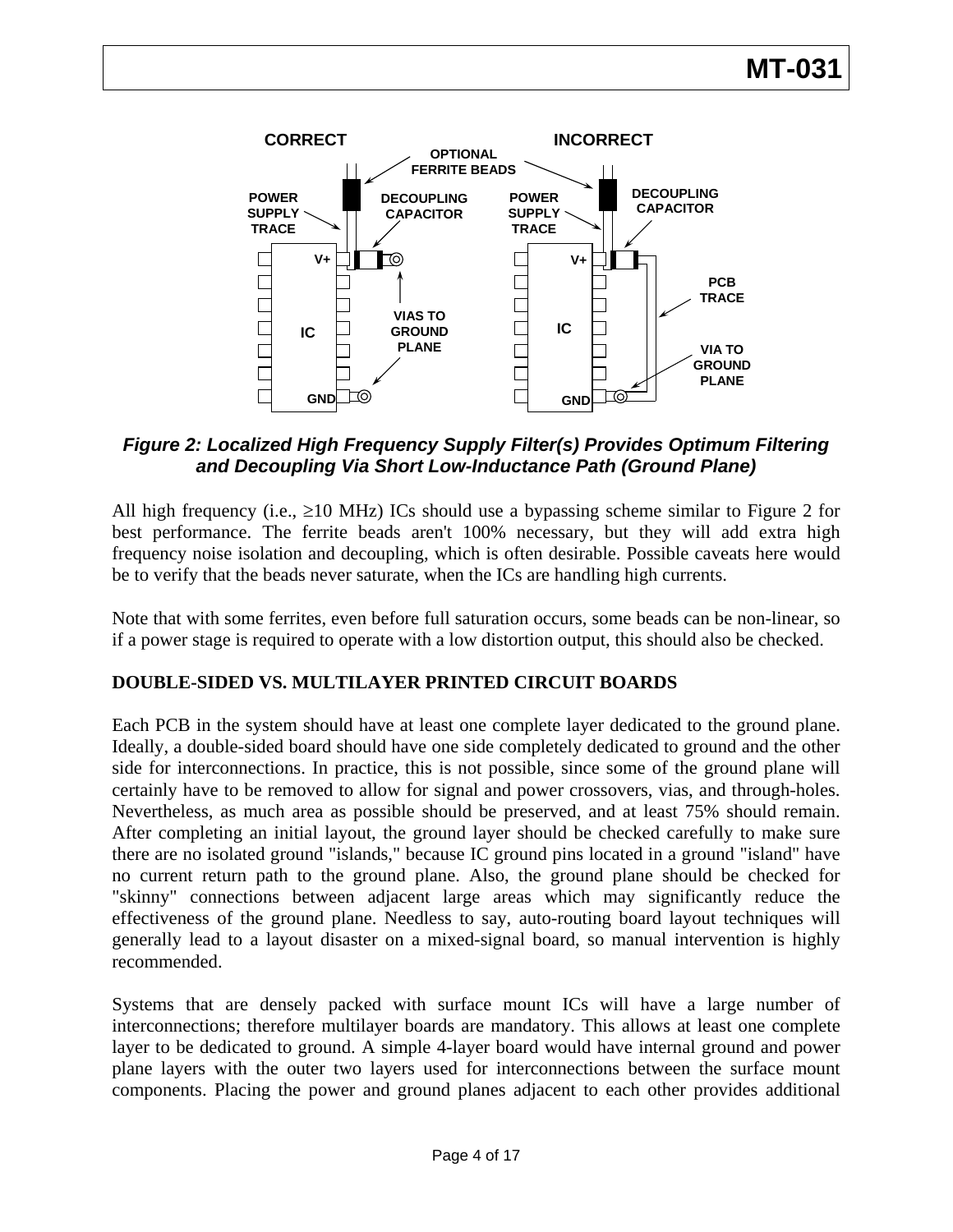inter-plane capacitance which helps high frequency decoupling of the power supply. In most systems, 4-layers are not enough, and additional layers are required for routing signals as well as power.

## **MULTICARD MIXED-SIGNAL SYSTEMS**

The best way of minimizing ground impedance in a multicard system is to use a "motherboard" PCB as a backplane for interconnections between cards, thus providing a continuous ground plane to the backplane. The PCB connector should have at least 30-40% of its pins devoted to ground, and these pins should be connected to the ground plane on the backplane motherboard. To complete the overall system grounding scheme there are two possibilities:

- 1. The backplane ground plane can be connected to chassis ground at numerous points, thereby diffusing the various ground current return paths. This is commonly referred to as a "multipoint" grounding system and is shown in Figure 3.
- 2. The ground plane can be connected to a single system "star ground" point (generally at the power supply).

The first approach is most often used in all-digital systems, but can be used in mixed-signal systems provided the ground currents due to digital circuits are sufficiently low and diffused over a large area. The low ground impedance is maintained all the way through the PC boards, the backplane, and ultimately the chassis. However, it is critical that good electrical contact be made where the grounds are connected to the sheet metal chassis. This requires self-tapping sheet metal screws or "biting" washers. Special care must be taken where anodized aluminum is used for the chassis material, since its surface acts as an insulator.



*Figure 3: Multipoint Ground Concept*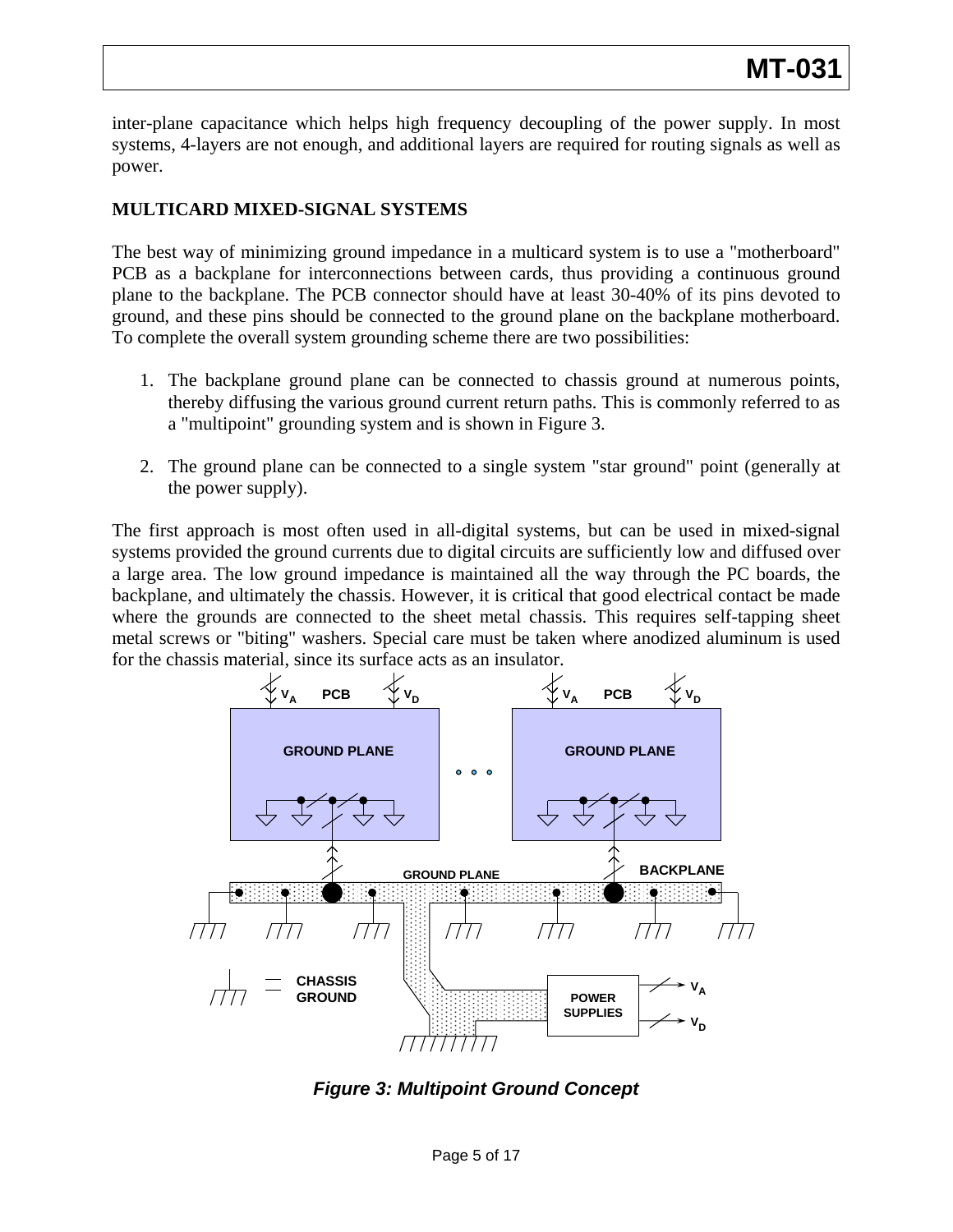The second approach ("star ground") is often used in high speed mixed-signal systems having separate analog and digital ground systems and warrants further discussion.

#### **SEPARATING ANALOG AND DIGITAL GROUND PLANES**

In mixed-signal systems with large amounts of digital circuitry, it is highly desirable to *physically* separate sensitive analog components from noisy digital components. It may also be beneficial to use separate ground planes for the analog and the digital circuitry. These planes should not overlap in order to minimize capacitive coupling between the two. The separate analog and digital ground planes are continued on the backplane using either motherboard ground planes or "ground screens" which are made up of a series of wired interconnections between the connector ground pins. The arrangement shown in Figure 4 illustrates that the two planes are kept separate all the way back to a common system "star" ground, generally located at the power supplies. The connections between the ground planes, the power supplies, and the "star" should be made up of multiple bus bars or wide copper braids for minimum resistance and inductance. The back-to-back Schottky diodes on each PCB are inserted to prevent accidental dc voltage from developing between the two ground systems when cards are plugged and unplugged. This voltage should be kept less than 300 mV to prevent damage to ICs which have connections to both the analog and digital ground planes. Schottky diodes are preferable because of their low capacitance and low forward voltage drop. The low capacitance prevents ac coupling between the analog and digital ground planes. Schottky diodes begin to conduct at about 300 mV, and several parallel diodes in parallel may be required if high currents are expected. In some cases, ferrite beads can be used instead of Schottky diodes, however they introduce dc ground loops which can be troublesome in precision systems.



*Figure 4: Separating Analog and Digital Ground Planes*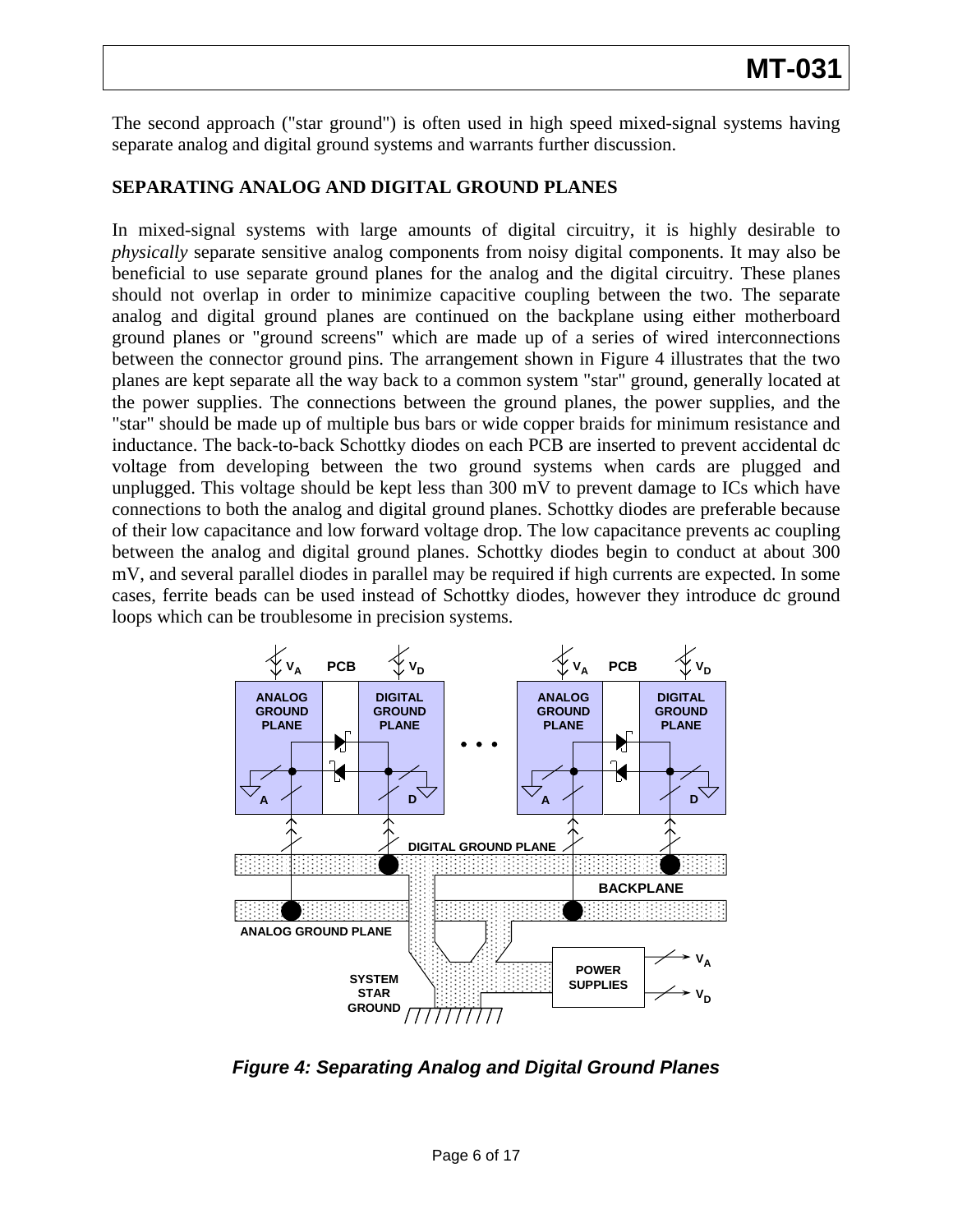It is mandatory that the impedance of the ground planes be kept as low as possible, all the way back to the system star ground. DC or ac voltages of more than 300 mV between the two ground planes can not only damage ICs but cause false triggering of logic gates and possible latchup.

### **GROUNDING AND DECOUPLING MIXED-SIGNAL ICs WITH LOW DIGITALCURRENTS**

Sensitive analog components such as amplifiers and voltage references are always referenced and decoupled to the analog ground plane. *The ADCs and DACs (and other mixed-signal ICs) with low digital currents should generally be treated as analog components and also grounded and decoupled to the analog ground plane*. At first glance, this may seem somewhat contradictory, since a converter has an analog and digital interface and usually has pins designated as *analog ground* (AGND) and *digital ground* (DGND). The diagram shown in Figure 5 will help to explain this seeming dilemma.



*Figure 5: Proper Grounding of Mixed-signal ICs With Low Internal Digital Currents* 

Inside an IC that has both analog and digital circuits, such as an ADC or a DAC, the grounds are usually kept separate to avoid coupling digital signals into the analog circuits. Figure 5 shows a simple model of a converter. There is nothing the IC designer can do about the wirebond inductance and resistance associated with connecting the bond pads on the chip to the package pins except to realize it's there. The rapidly changing digital currents produce a voltage at point B which will inevitably couple into point A of the analog circuits through the stray capacitance,  $C<sub>STRAY</sub>$ . In addition, there is approximately 0.2-pF unavoidable stray capacitance between every pin of the IC package! It's the IC designer's job to make the chip work in spite of this. However, in order to prevent further coupling, the AGND and DGND pins should be joined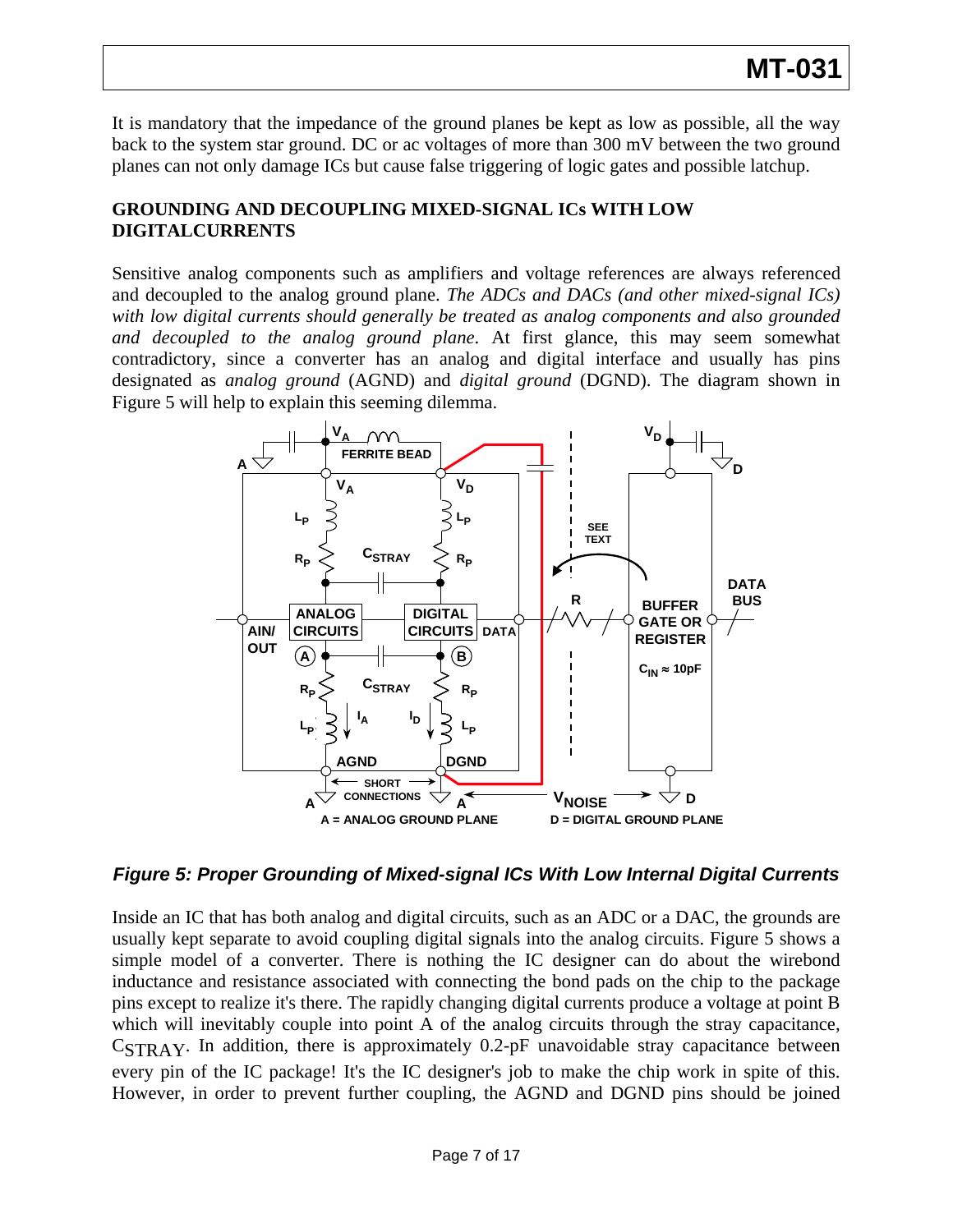together externally to the *analog* ground plane with minimum lead lengths. Any extra impedance in the DGND connection will cause more digital noise to be developed at point B; it will, in turn, couple more digital noise into the analog circuit through the stray capacitance. *Note that connecting DGND to the digital ground plane applies V<sub>NOISE</sub> across the AGND and DGND pins and invites disaster!*

*The name "DGND" on an IC tells us that this pin connects to the digital ground of the IC. This does not imply that this pin must be connected to the digital ground of the system.* 

It is true that this arrangement may inject a small amount of digital noise onto the analog ground plane. These currents should be quite small, and can be minimized by ensuring that the converter output does not drive a large fanout (they normally can't, by design). Minimizing the fanout on the converter's digital port will also keep the converter logic transitions relatively free from ringing and minimize digital switching currents, and thereby reducing any potential coupling into the analog port of the converter. The logic supply pin  $(V_D)$  can be further isolated from the analog supply by the insertion of a small lossy ferrite bead as shown in Figure 5. The internal transient digital currents of the converter will flow in the small loop from  $V_D$  through the decoupling capacitor and to DGND (this path is shown with a heavy line on the diagram). The transient digital currents will therefore not appear on the external analog ground plane, but are confined to the loop. The  $V_D$  pin decoupling capacitor should be mounted as close to the converter as possible to minimize parasitic inductance. These decoupling capacitors should be low inductance ceramic types, typically between 0.01 µF and 0.1 µF.

### **TREAT THE ADC DIGITAL OUTPUTS WITH CARE**

It is always a good idea (as shown in Figure 5) to place a buffer register adjacent to the converter to isolate the converter's digital lines from noise on the data bus. The register also serves to minimize loading on the digital outputs of the converter and acts as a Faraday shield between the digital outputs and the data bus. Even though many converters have three-state outputs/inputs, this isolation register still represents good design practice. In some cases it may be desirable to add an additional buffer register on the analog ground plane next to the converter output to provide greater isolation.

The series resistors (labeled "R" in Figure 5) between the ADC output and the buffer register input help to minimize the digital transient currents which may affect converter performance. The resistors isolate the digital output drivers from the capacitance of the buffer register inputs. In addition, the RC network formed by the series resistor and the buffer register input capacitance acts as a lowpass filter to slow down the fast edges.

A typical CMOS gate combined with PCB trace and a through-hole will create a load of approximately 10 pF. A logic output slew rate of 1 V/ns will produce 10 mA of dynamic current if there is no isolation resistor:

$$
\Delta I = C \frac{\Delta v}{\Delta t} = 10 \text{ pF} \times \frac{1 \text{ V}}{\text{ns}} = 10 \text{ mA}.
$$
 Eq. 2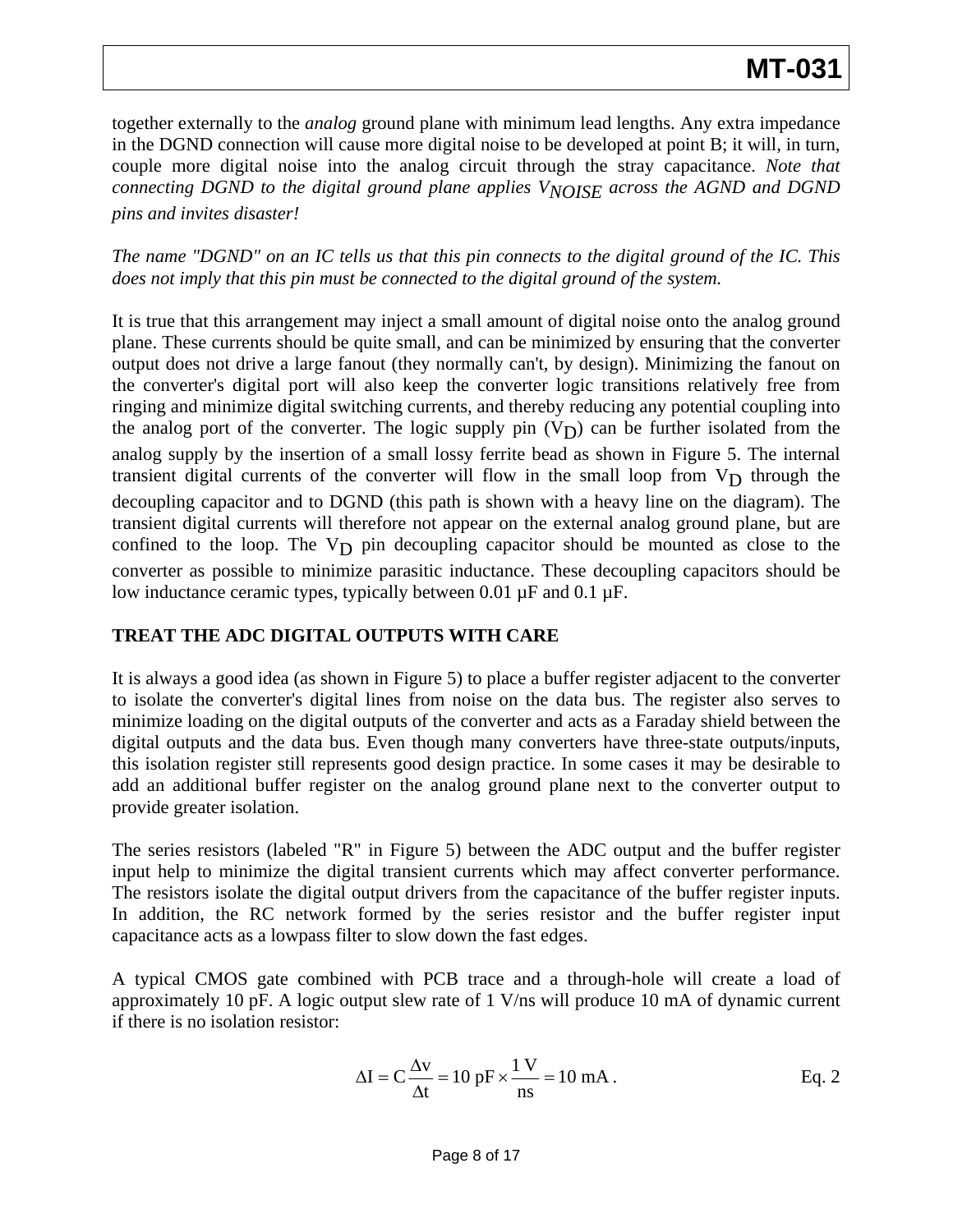A 500-Ω series resistors will minimize this output current and result in a rise and fall time of approximately 11 ns when driving the 10-pF input capacitance of the register:

$$
t_r = 2.2 \times \tau = 2.2 \times R \cdot C = 2.2 \times 500 \Omega \times 10 \text{ pF} = 11 \text{ ns.}
$$
 Eq. 3

TTL registers should be avoided, since they can appreciably add to the dynamic switching currents because of their higher input capacitance.

The buffer register and other digital circuits should be grounded and decoupled to the *digital* ground plane of the PC board. Notice that any noise between the analog and digital ground plane reduces the noise margin at the converter digital interface. Since digital noise immunity is of the orders of hundreds or thousands of millivolts, this is unlikely to matter. The analog ground plane will generally not be very noisy, but if the noise on the digital ground plane (relative to the analog ground plane) exceeds a few hundred millivolts, then steps should be taken to reduce the digital ground plane impedance, thereby maintaining the digital noise margins at an acceptable level. Under no circumstances should the voltage between the two ground planes exceed 300 mV, or the ICs may be damaged.

Separate power supplies for analog and digital circuits are also highly desirable, even if the voltages are the same. The analog supply should be used to power the converter. If the converter has a pin designated as a digital supply pin  $(V_D)$ , it should either be powered from a separate analog supply, or filtered as shown in the diagram. All converter power pins should be decoupled to the analog ground plane, and all logic circuit power pins should be decoupled to the digital ground plane as shown in Figure 6.



*Figure 6: Grounding and Decoupling Points*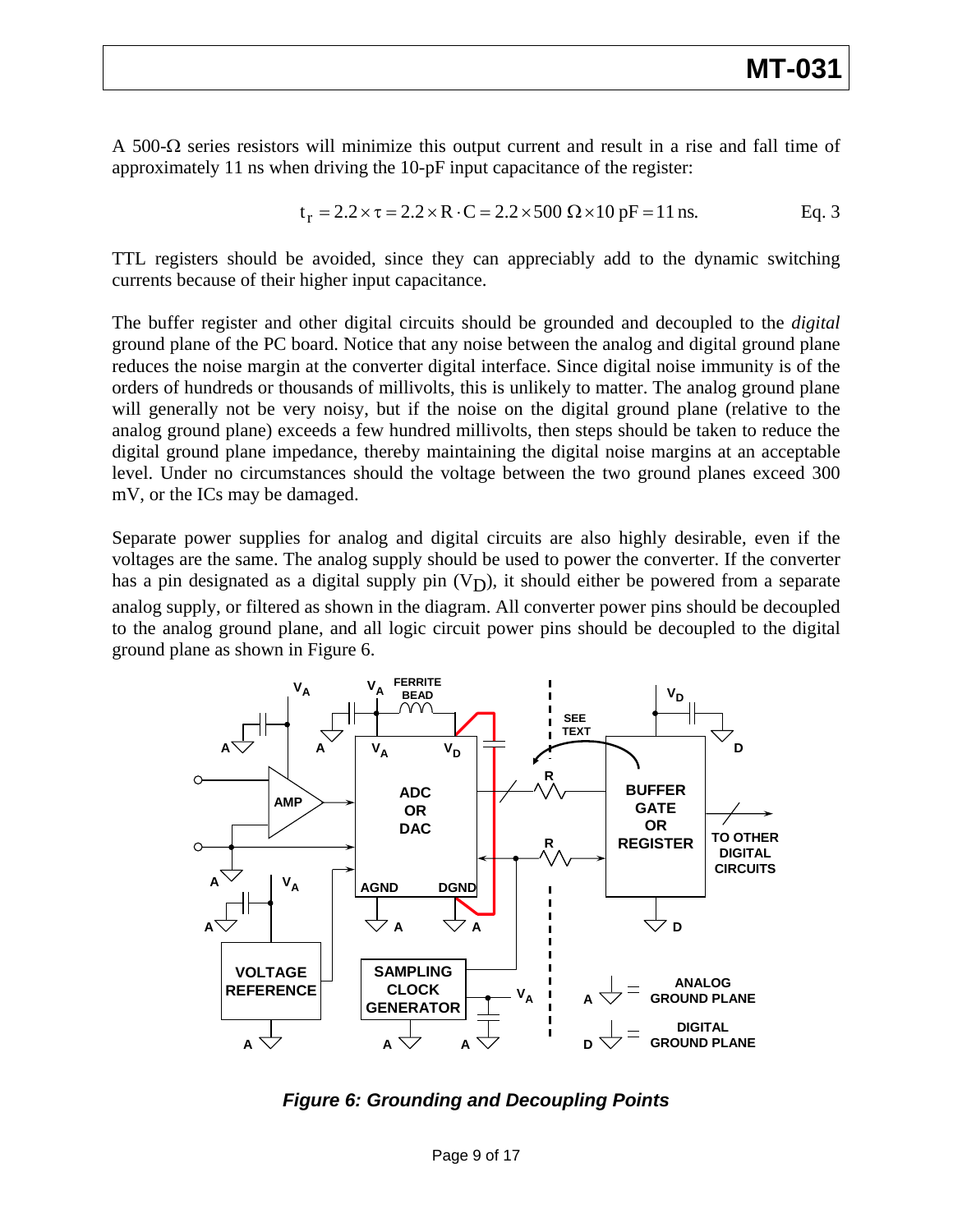In some cases it may not be possible to connect  $V_D$  to the analog supply. Some of the newer, high speed ICs may have their analog circuits powered by  $+5$  V, but the digital interface powered by  $+3$  V to interface to 3 V logic. In this case, the  $+3$  V pin of the IC should be decoupled directly to the analog ground plane. It is also advisable to connect a ferrite bead in series with the power trace that connects the pin to the +3 V digital logic supply.

The sampling clock generation circuitry should be treated like analog circuitry and also be grounded and heavily-decoupled to the analog ground plane. Phase noise on the sampling clock produces degradation in system SNR as will be discussed shortly.

#### **SAMPLING CLOCK CONSIDERATIONS**

In a high performance sampled data system a low phase-noise oscillator should be used to generate the ADC (or DAC) sampling clock because sampling clock jitter modulates the analog input/output signal and raises the noise and distortion floor. The sampling clock generator should be isolated from noisy digital circuits and grounded and decoupled to the analog ground plane, as is true for the op amp and the ADC.

The effect of sampling clock jitter on ADC signal-to-noise ratio (SNR) is given approximately by the equation:

$$
SNR = 20 \log_{10} \left[ \frac{1}{2\pi ft_j} \right],
$$
 Eq. 4

where SNR is the SNR of a perfect ADC of infinite resolution where the only source of noise is that caused by the rms sampling clock jitter,  $t_i$ . Note that f in the above equation is the analog input frequency. Just working through a simple example, if  $t_i = 50$  ps rms,  $f = 100$  kHz, then SNR = 90 dB, equivalent to about 15-bit dynamic range. This effect of clock jitter on SNR is discussed in much more detail in [Tutorial MT-007](http://www.analog.com/static/imported-files/tutorials/MT-007.pdf).

It should be noted that  $t_i$  in the above example is the root-sum-square (rss) value of the external clock jitter *and* the internal ADC clock jitter (called aperture jitter). However, in most high performance ADCs, the internal aperture jitter is negligible compared to the jitter on the sampling clock.

Ideally, the sampling clock oscillator should be referenced to the analog ground plane in a splitground system. However, this is not always possible because of system constraints. In many cases, the sampling clock must be derived from a higher frequency multi-purpose system clock which is generated on the digital ground plane. It must then pass from its origin on the digital ground plane to the ADC on the analog ground plane. Ground noise between the two planes adds directly to the clock signal and will produce excess jitter. The jitter can cause degradation in the signal-to-noise ratio and also produce unwanted harmonics.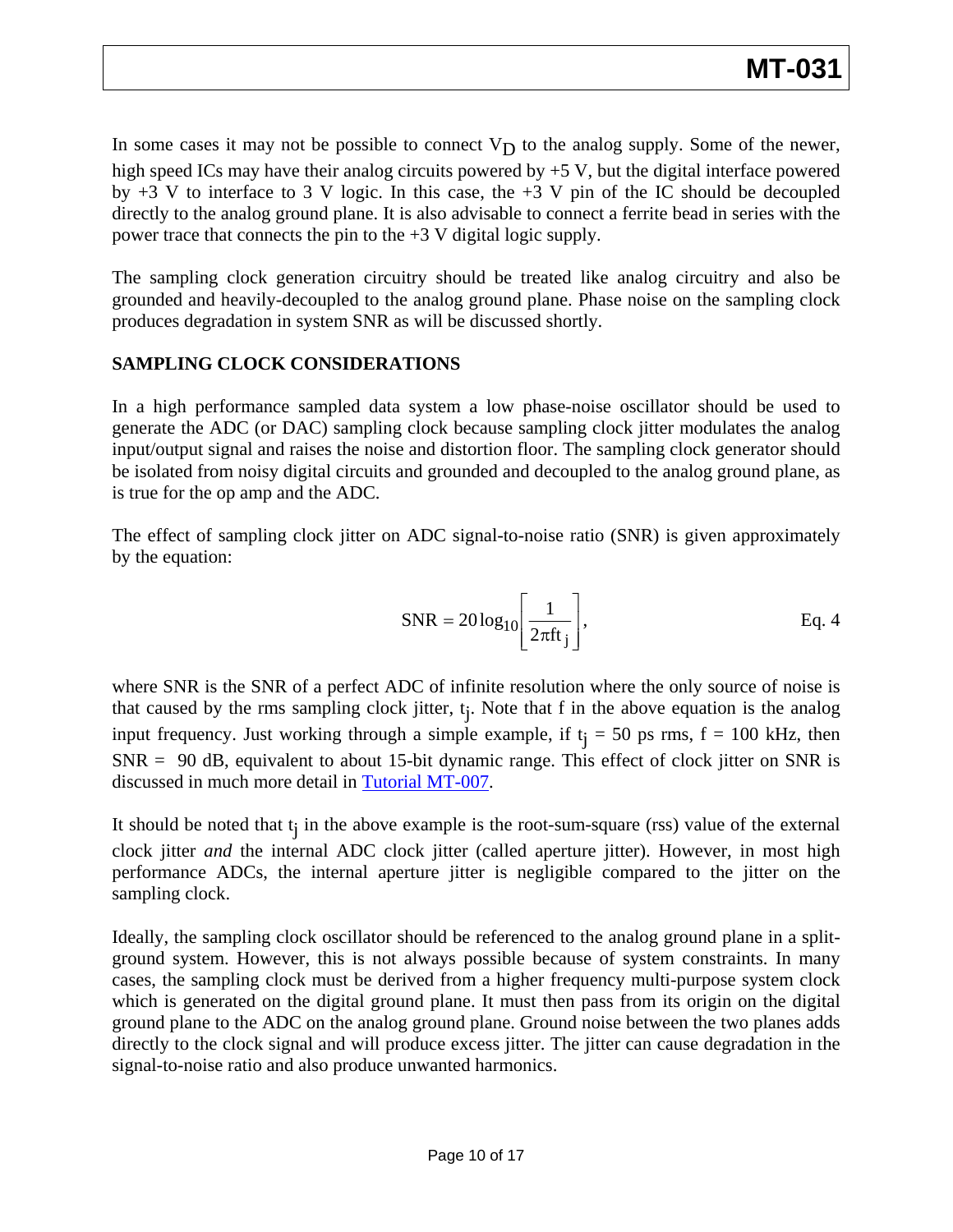This can be remedied somewhat by transmitting the sampling clock signal as a differential signal using either a small RF transformer as shown in Figure 7 or a high speed differential driver and receiver IC. Many high-speed ADCs have differential sampling clock inputs to facilitate this approach. If an active differential driver and receiver are used, they should be ECL, low-level ECL, or LVDS to minimize phase jitter. In a single +5 V supply system, ECL logic can be connected between ground and  $+5$  V (PECL), and the outputs ac coupled into the ADC sampling clock input. In either case, the original master system clock must be generated from a low phase noise oscillator, and not the clock output of a DSP, microprocessor, or microcontroller.

In order to facilitate system clock management, a family [clock generation and distribution](http://www.analog.com/en/subCat/0,2879,1073%255F931%255F0%255F%255F0%255F,00.html)  [products](http://www.analog.com/en/subCat/0,2879,1073%255F931%255F0%255F%255F0%255F,00.html) is available from Analog Devices as well as a complete selection of [phase-locked loops](http://www.analog.com/en/subCat/0,2879,770%255F850%255F0%255F%255F0%255F,00.html)  [\(PLLs\)](http://www.analog.com/en/subCat/0,2879,770%255F850%255F0%255F%255F0%255F,00.html).



### *Figure 7: Sampling Clock Distribution From Digital to Analog Ground Planes*

#### **THE ORIGINS OF THE CONFUSION ABOUT MIXED-SIGNAL GROUNDING: APPLYING SINGLE-CARD GROUNDING CONCEPTS TO MULTICARD SYSTEMS**

Most ADC, DAC, and other mixed-signal device data sheets discuss grounding relative to a single PCB, usually the manufacturer's own evaluation board. This has been a source of confusion when trying to apply these principles to multicard or multi-ADC/DAC systems. The recommendation is usually to split the PCB ground plane into an analog plane and a digital plane. It is then further recommended that the AGND and DGND pins of a converter be tied together and that the analog ground plane and digital ground planes be connected at that same point as shown in Figure 8. This essentially creates the system "star" ground at the mixed-signal device.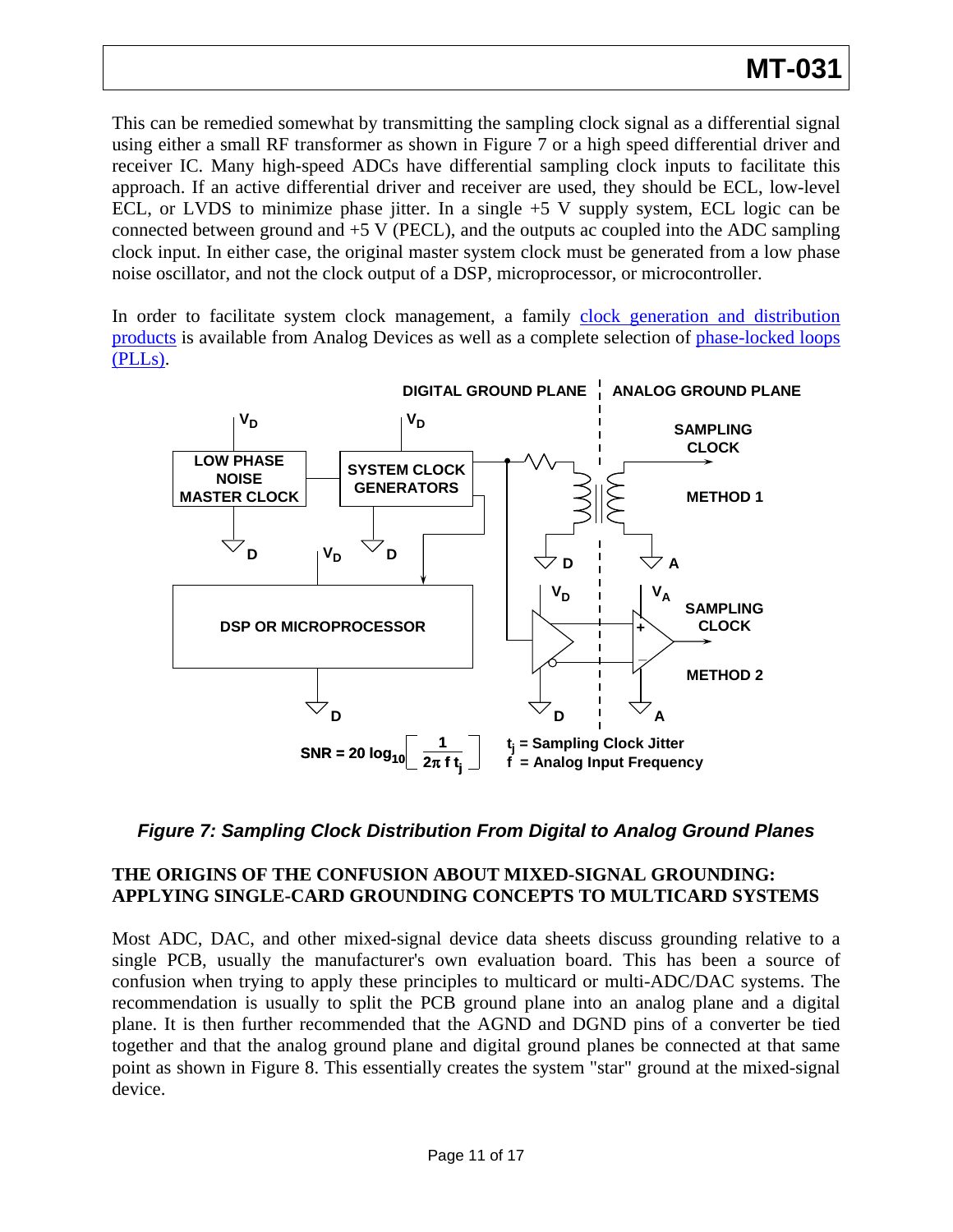# **MT-031**

All noisy digital currents flow through the digital power supply to the digital ground plane and back to the digital supply; they are isolated from the sensitive analog portion of the board. The system star ground occurs where the analog and digital ground planes are joined together at the mixed signal device. While this approach will generally work in a simple system with a single PCB and single ADC/DAC, it is not usually optimum for multicard mixed-signal systems. In systems having several ADCs or DACs on different PCBs (or on the same PCB, for that matter), the analog and digital ground planes become connected at several points, creating the possibility of ground loops and making a single-point "star" ground system impossible. For these reasons, this grounding approach is not recommended for multicard systems, and the approach previously discussed should be used for mixed signal ICs with low digital currents.



*Figure 8: Grounding Mixed Signal ICs : Single PC Board (Typical Evaluation/Test Board)* 

## **SUMMARY: GROUNDING MIXED SIGNAL DEVICES WITH LOW DIGITAL CURRENTS IN A MULTICARD SYSTEM**

Figure 9 summarizes the approach previously described for grounding a mixed signal device which has low digital currents. The analog ground plane is not corrupted because the small digital transient currents flow in the small loop between  $V_D$ , the decoupling capacitor, and DGND (shown as a heavy line). The mixed signal device is for all intents and purposes treated as an analog component. The noise  $V_N$  between the ground planes reduces the noise margin at the digital interface but is generally not harmful if kept less than 300 mV by using a low impedance digital ground plane all the way back to the system star ground.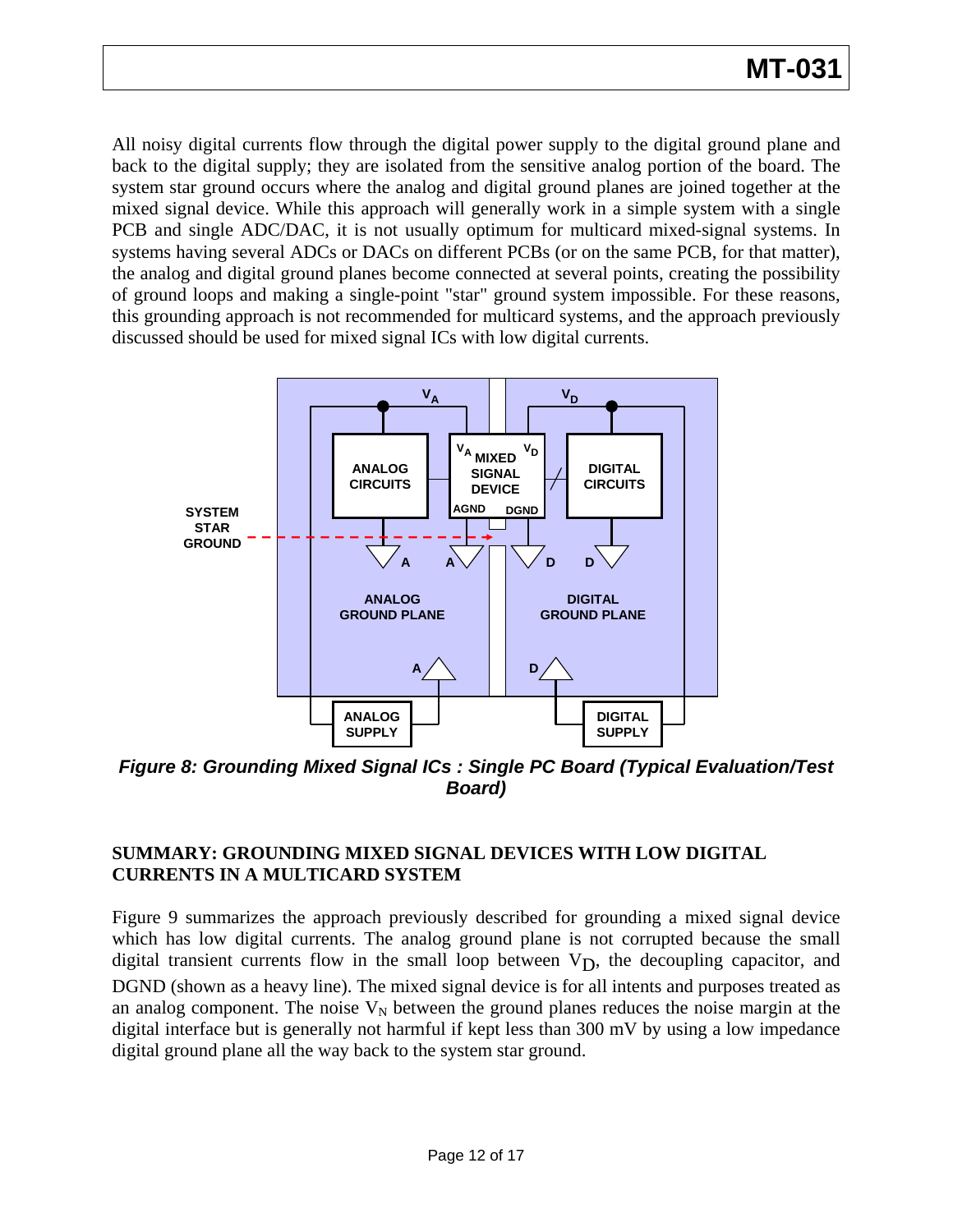However, mixed signal devices such as sigma-delta ADCs, codecs, and DSPs with on-chip analog functions are becoming more and more digitally intensive. Along with the additional digital circuitry come larger digital currents and noise. For example, a sigma-delta ADC or DAC contains a complex digital filter which adds considerably to the digital current in the device. The method previously discussed depends on the decoupling capacitor between  $V_D$  and DGND to

keep the digital transient currents isolated in a small loop. However, if the digital currents are significant enough and have components at dc or low frequencies, the decoupling capacitor may have to be so large that it is impractical. Any digital current which flows outside the loop between  $V_D$  and DGND must flow through the analog ground plane. This may degrade performance, especially in high resolution systems.



*Figure 9: Grounding Mixed Signal ICs with Low Internal Digital Currents: Multiple PC Boards* 

It is difficult to predict what level of digital current flowing into the analog ground plane will become unacceptable in a system. All we can do at this point is to suggest an alternative grounding method which may yield better performance.

#### **SUMMARY: GROUNDING MIXED SIGNAL DEVICES WITH HIGH DIGITAL CURRENTS IN A MULTICARD SYSTEM (USE THIS METHOD WITH CAUTION!)**

An alternative grounding method for a mixed signal device with high levels of digital currents is shown in Figure 10. The AGND of the mixed signal device is connected to the analog ground plane, and the DGND of the device is connected to the digital ground plane. The digital currents are isolated from the analog ground plane, but the noise between the two ground planes is applied directly between the AGND and DGND pins of the device. For this method to be successful, the analog and digital circuits within the mixed signal device must be well isolated.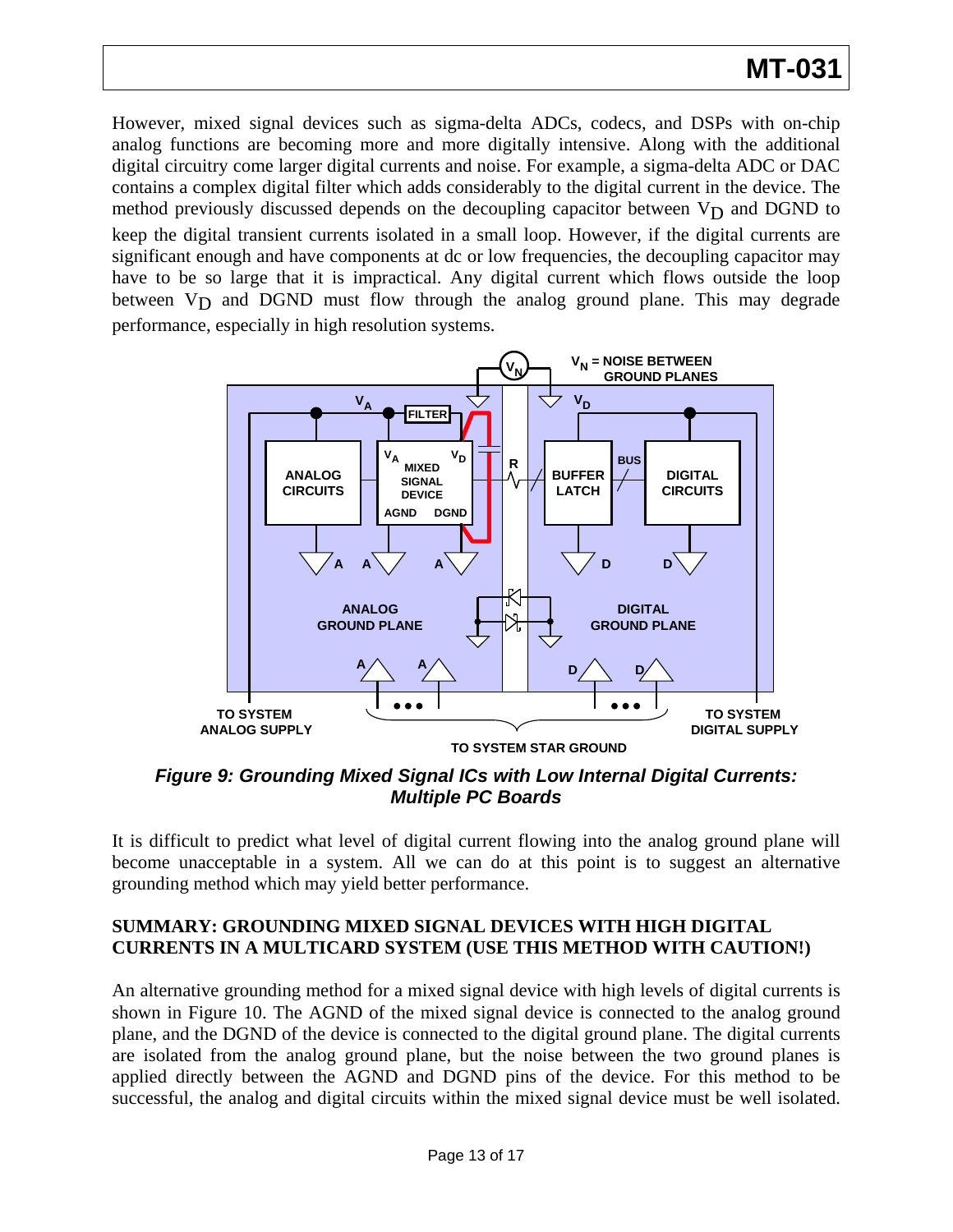The noise between AGND and DGND pins must not be large enough to reduce internal noise margins or cause corruption of the internal analog circuits.

Figure 10 shows optional Schottky diodes (back-to-back) or a ferrite bead connecting the analog and digital ground planes. The Schottky diodes prevent large dc voltages or low frequency voltage spikes from developing across the two planes. These voltages can potentially damage the mixed signal IC if they exceed 300 mV because they appear directly between the AGND and DGND pins. As an alternative to the back-to-back Schottky diodes, a ferrite bead provides a dc connection between the two planes but isolates them at frequencies above a few MHz where the ferrite bead becomes resistive. This protects the IC from dc voltages between AGND and DGND, but the dc connection provided by the ferrite bead can introduce unwanted dc ground loops and may not be suitable for high resolution systems.



*Figure 10: Grounding Alternative for Mixed-Signal ICs with High Digital Currents: Multiple PC Boards* 

Whenever AGND and DGND pins are separated in the special case of ICs with high digital currents, provisions should be made to connect them together if necessary. Jumpers and/or strap options allow both methods to be tried to verify which gives the best overall performance in the system.

#### **GROUNDING SUMMARY**

There is no single grounding method which will guarantee optimum performance 100% of the time! This section has presented a number of possible options depending upon the characteristics of the particular mixed signal devices in question. It is helpful, however, to provide for as many options as possible when laying out the initial PC board.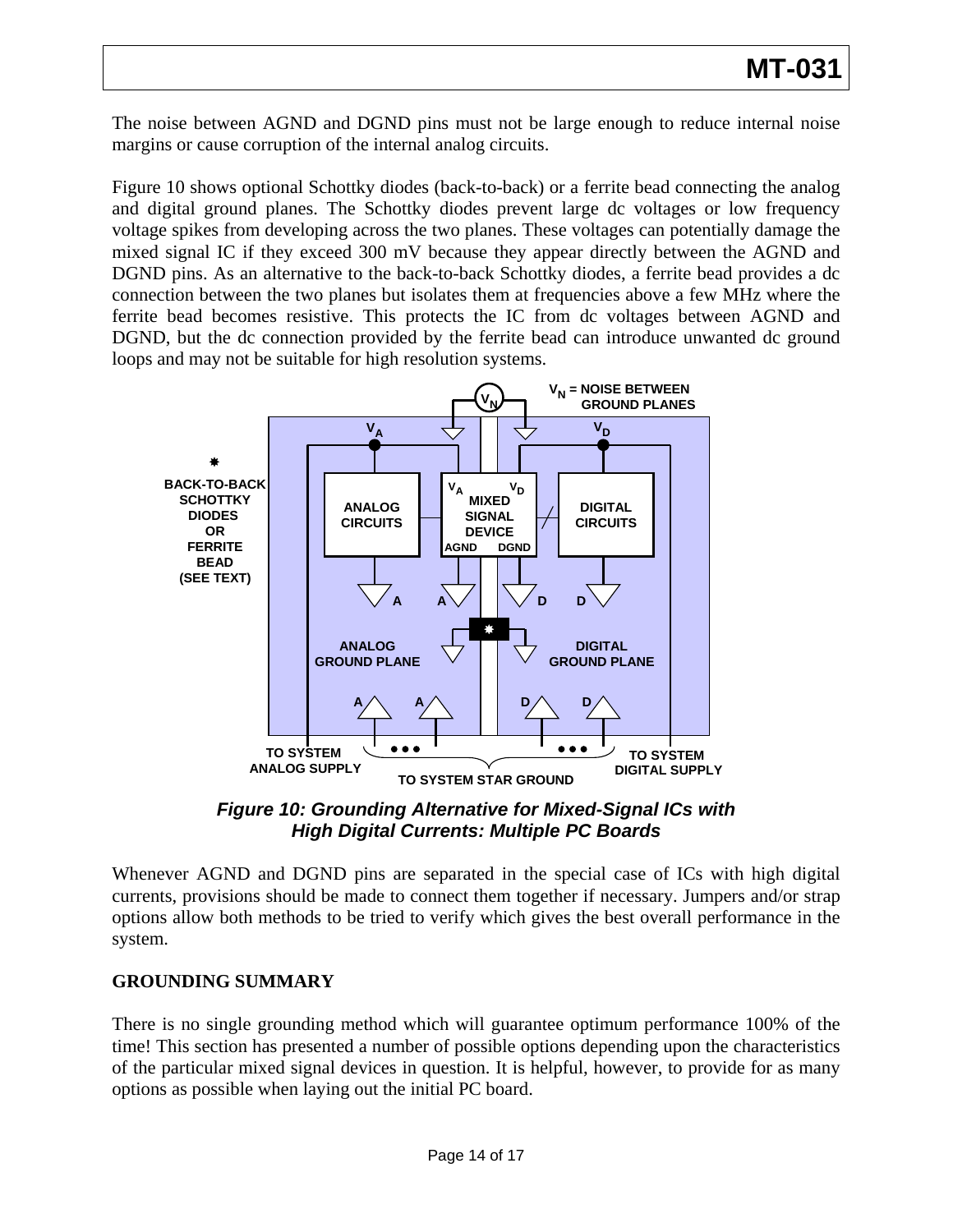It is mandatory that at least one layer of the PC board be dedicated to ground plane! The initial board layout should provide for non-overlapping analog and digital ground planes, but pads and vias should be provided at several locations for the installation of back-to-back Schottky diodes or ferrite beads, if required. It is also extremely important that pads and vias be provided so that the analog and digital ground planes can be connected together with jumpers if required. It is difficult to predict whether the "multi-point" (single ground plane) or the "star" ground (separate analog and digital ground planes) method will give best overall system performance; therefore, some experimentation with the final PC board using the jumpers may be required.

When in doubt, it is always better to start out with a split analog and digital ground plane and later connect them with jumpers, rather than to start out with a single ground plane and try and later try and split it!

#### **SOME GENERAL PC BOARD LAYOUT GUIDELINES FOR MIXED-SIGNAL SYSTEMS**

It is evident that noise can be minimized by paying attention to the system layout and preventing different signals from interfering with each other. High level analog signals should be separated from low level analog signals, and both should be kept away from digital signals. We have seen elsewhere that in waveform sampling and reconstruction systems the sampling clock (which is a digital signal) is as vulnerable to noise as any analog signal, but is as liable to cause noise as any digital signal, and so must be kept isolated from both analog and digital systems. If clock driver packages are used in clock distribution, only one frequency clock should be passed through a single package. Sharing drivers between clocks of different frequencies in the same package will produce excess jitter and crosstalk and degrade performance.

The ground plane can act as a shield where sensitive signals cross. Figure 11 shows a good layout for a data acquisition board where all sensitive areas are isolated from each other and signal paths are kept as short as possible. While real life is rarely as tidy as this, the principle remains a valid one.

There are a number of important points to be considered when making signal and power connections. First of all a connector is one of the few places in the system where all signal conductors must run in parallel—it is therefore imperative to separate them with ground pins (creating a faraday shield) to reduce coupling between them.

Multiple ground pins are important for another reason: they keep down the ground impedance at the junction between the board and the backplane. The contact resistance of a single pin of a PCB connector is quite low (of the order of 10 m $\Omega$ ) when the board is new—as the board gets older the contact resistance is likely to rise, and the board's performance may be compromised. It is therefore well worthwhile to allocate extra PCB connector pins so that there are many ground connections (perhaps 30-40% of all the pins on the PCB connector should be ground pins). For similar reasons there should be several pins for each power connection, although there is no need to have as many as there are ground pins.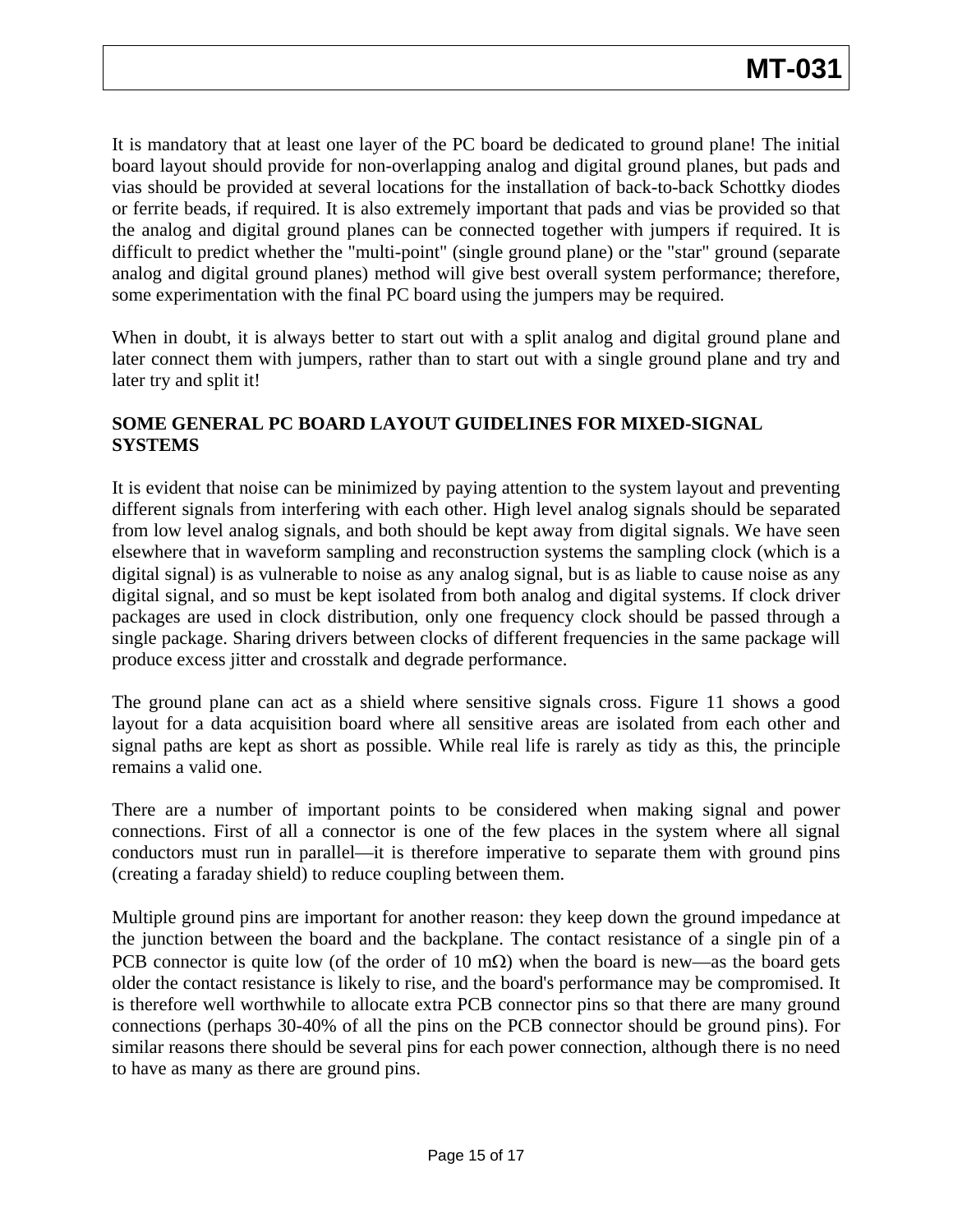

### *Figure 11: Analog and Digital Circuits Should be Partitioned on PCB Layout*

Analog Devices and other manufacturers of high performance mixed-signal ICs offer evaluation boards to assist customers in their initial evaluations and layout. ADC evaluation boards generally contain an on-board low-jitter sampling clock oscillator, output registers, and appropriate power and signal connectors. They also may have additional support circuitry such as the ADC input buffer amplifier and external reference.

The layout of the evaluation board is optimized in terms of grounding, decoupling, and signal routing and can be used as a model when laying out the ADC PC board in the system. The actual evaluation board layout is usually available from the ADC manufacturer in the form of computer CAD files (Gerber files). In many cases, the layout of the various layers appears on the data sheet for the device.